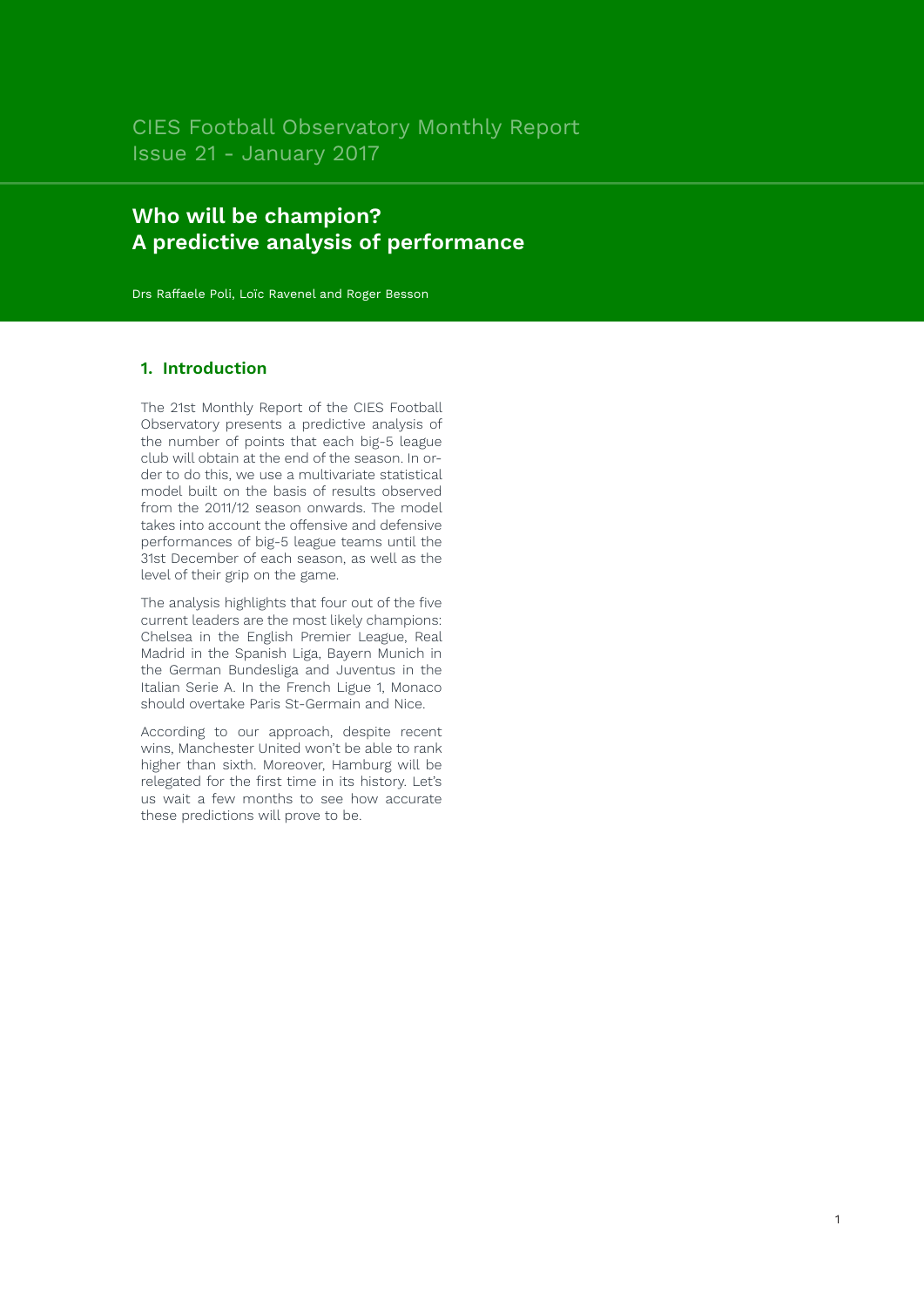

# **2. Defensive performance**

The defensive performance of a team is primarily measured by taking into account the number of goals conceded. This indicator can be significantly enhanced by including the number of shots conceded by teams from inside their own box. Indeed, any teams that are successful defensively in the long run not only concede few goals, but are also able to prevent as much as possible their adversaries from shooting from close range.

Up until the 31st December 2016, the lowest value in terms of goals conceded per match at big-5 league level was measured for Bayern Munich. The highest value was recorded for Cagliari. The biggest gap within a league was observed in the English Premier League between Chelsea and Swansea.

#### **Figure 1: maximum and minimum values per league, goals conceded\* per match (until 31.12.2016)**

### **Premier League**

| 1. Chelsea FC              | 0.68    |
|----------------------------|---------|
| 2. Tottenham Hotspur FC    | 0.72    |
| 3. Manchester United FC    | 1.00    |
| 18. Sunderland AFC         | 1.84    |
| 19. Hull City AFC          | 2.16    |
| 20. Swansea City AFC       | 2.32    |
|                            |         |
| 1. Villarreal CF           | 0.69    |
| 2. Club Atlético de Madrid | 0.87    |
| 3. Real Madrid CF          | 0.93    |
| 18. Granada CF             | 2.06    |
| . Real Sporting de Gijón   | 2.06    |
| 20. CA Osasuna             | 2.13    |
|                            |         |
| 1. OGC Nice                | 0.68    |
| 2. Paris St-Germain FC     | 0.79    |
| 3. AS St-Etienne           | 0.84    |
| 18. SM Caen                | 1.78    |
| 19. FC Metz                | 2.00    |
| . FC Lorient               | 2.00    |
| <b>Bundesliga</b>          |         |
| 1. FC Bayern München       | 0.56    |
| 2. Eintracht Frankfurt     | 0.75    |
| 3. RB Leipzig              | 0.94    |
| 16. 1. FSV Mainz 05        | 1.88    |
| 17. Hamburger SV           | 1.94    |
| 18. SV Werder Bremen       | 2.13    |
| <b>Serie A</b>             |         |
| 1. Juventus FC             | 0.82    |
| 2. AS Roma                 | 1.00    |
| 3. AC Chievo Verona        | 1.11    |
| 18. Palermo US             | 1.94    |
| . Pescara Calcio           | 1.94    |
| 20. Cagliari Calcio        | 2.33    |
|                            | Ligue 1 |

\* Not including own-goals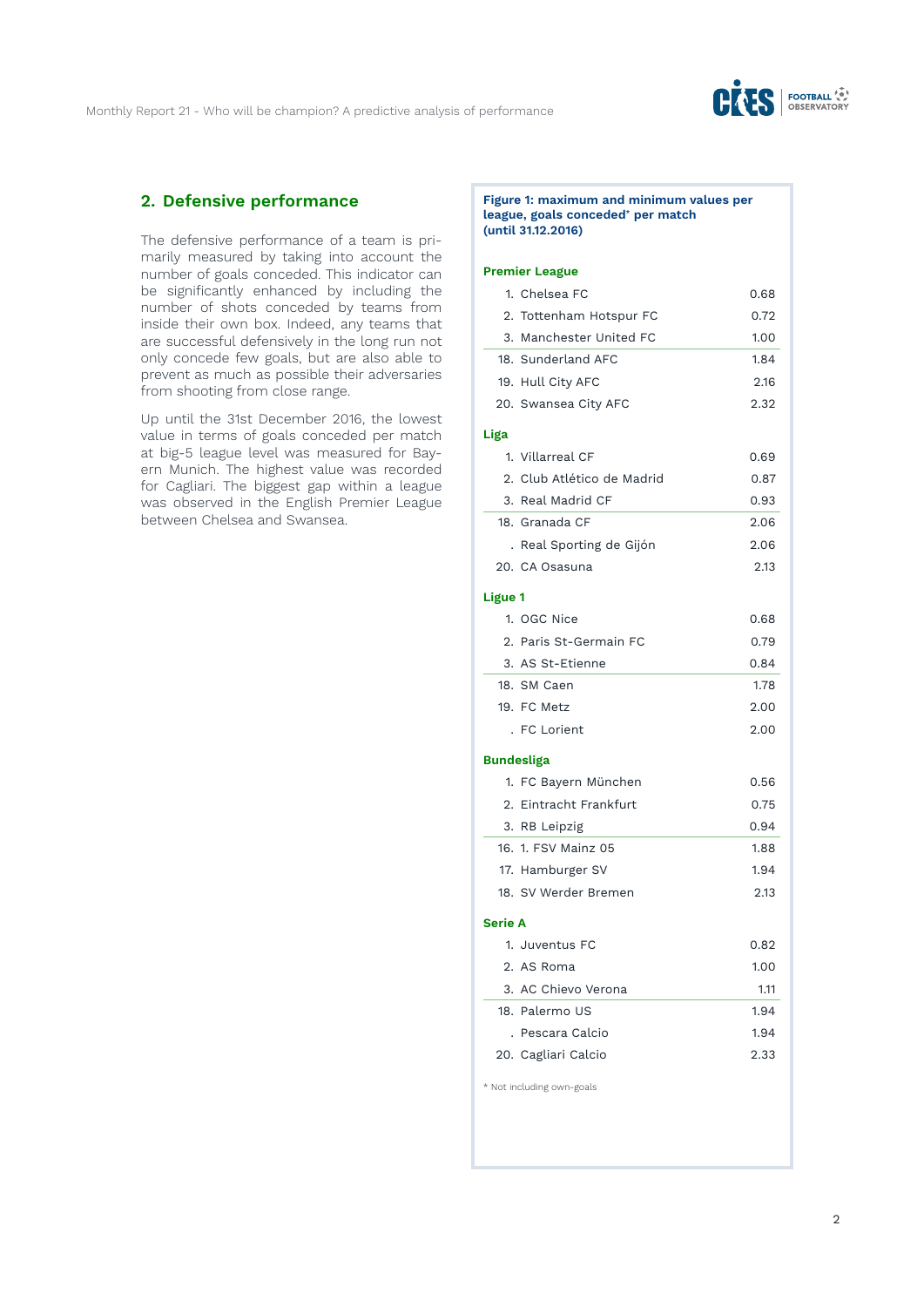

The big-5 league team having conceded the most shots from within its own box is Hull City. At the other extreme, Liverpool conceded the least. The other teams by league having left their adversaries with the fewest chances to shoot from short range are Atlético Madrid, Paris St-Germain, Bayern and Juventus.

### **Figure 2: maximum and minimum values by league, short-range shots conceded per match (until 31.12.2016)**

|                | 1. Liverpool FC            | 3.9  |
|----------------|----------------------------|------|
|                | 2. Manchester United FC    | 4.8  |
|                | 3. Manchester City FC      | 4.9  |
|                | 18. Burnley FC             | 10.1 |
|                | 19. Sunderland AFC         | 10.6 |
|                | 20. Hull City AFC          | 10.8 |
| Liga           |                            |      |
|                | 1. Club Atlético de Madrid | 5.3  |
|                | 2. FC Barcelona            | 5.5  |
|                | . Real Madrid CF           | 5.5  |
|                | 18. Real Sporting de Gijón | 9.1  |
|                | 19. CA Osasuna             | 9.3  |
|                | 20. Granada CF             | 9.9  |
| Ligue 1        |                            |      |
|                | 1. Paris St-Germain FC     | 4.0  |
|                | 2. FC Nantes               | 5.7  |
|                | . Toulouse FC              | 5.7  |
|                | 18. OGC Nice               | 7.8  |
|                | 19. FC Metz                | 8.7  |
|                | 20. Dijon FCO              | 9.2  |
|                | <b>Bundesliga</b>          |      |
|                | 1. FC Bayern München       | 4.4  |
|                | 2. RB Leipzig              | 5.4  |
|                | 3. BV 09 Borussia Dortmund | 6.3  |
|                | 16. SV Darmstadt 98        | 9.3  |
|                | 17. SV Werder Bremen       | 9.5  |
|                | 18. Hamburger SV           | 9.7  |
| <b>Serie A</b> |                            |      |
|                | 1. Juventus FC             | 4.6  |
|                | 2. SSC Napoli              | 5.2  |
|                | 3. Atalanta BC             | 5.4  |
|                | 18. Palermo US             | 9.4  |
|                | 19. Torino Calcio          | 9.8  |
|                | 20. Empoli FC              | 10.1 |
|                |                            |      |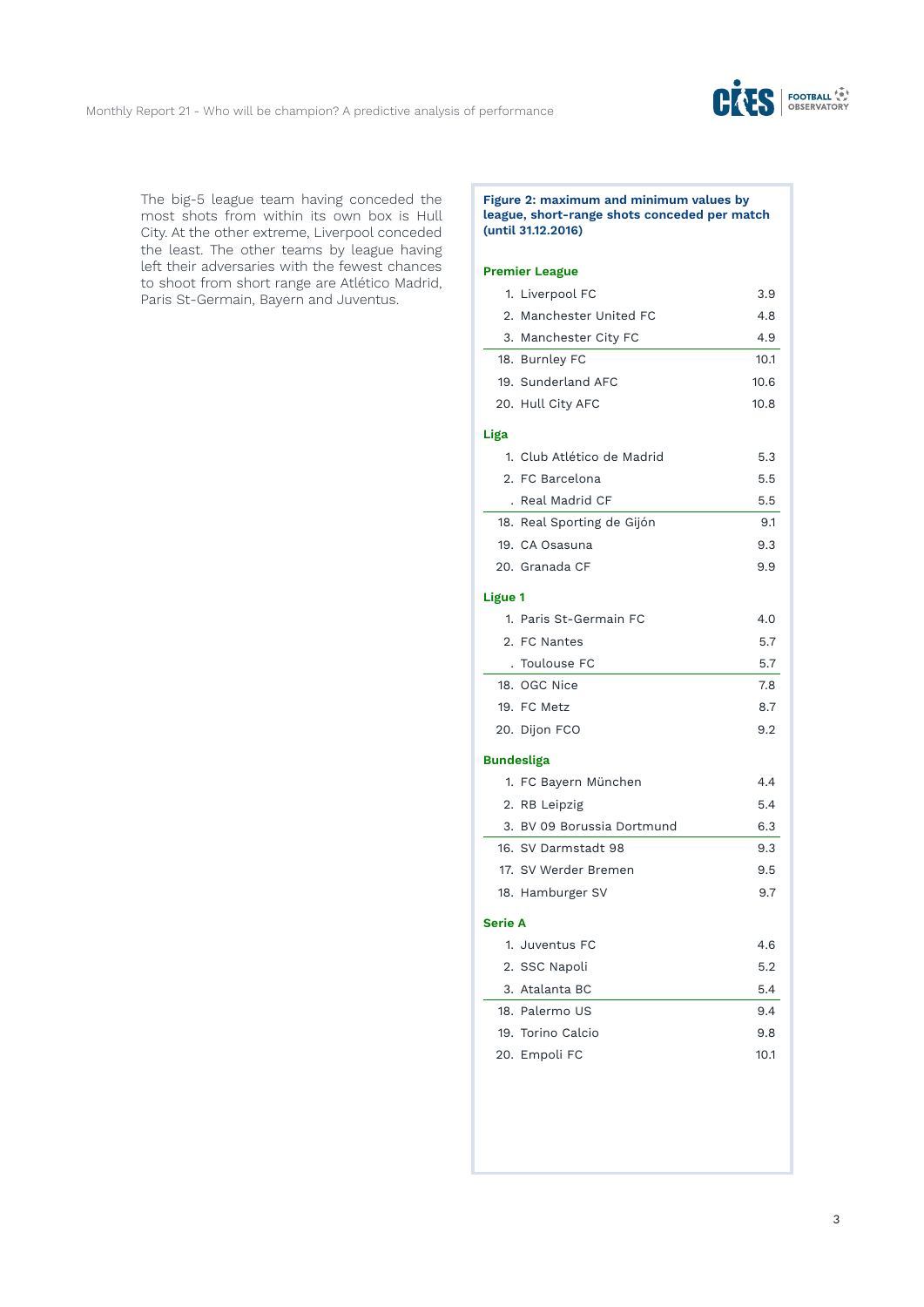

# **3. Grip on the game**

A team's strength is also measured by its capacity to keep possession of the ball. The indicator of the number of successful passes is very useful in this regard. Moreover, teams who are successful over the long term are capable of territorial domination. In this case, the indicator of the number of successful passes in the opposite half is particularly relevant.

The record number of passes per match up until the 31st December was recorded for Bayern Munich: 635. This value is 3.5 times higher than that observed for Darmstadt. The other clubs by league having achieved the least number of passes per match are West Bromwich Albion, Osasuna, Nancy and Crotone.

#### **Figure 3: maximum and minimum values by league, successful passes per match (until 31.12.2016)**

|                | 1. Liverpool FC             | 507 |
|----------------|-----------------------------|-----|
|                | 2. Manchester City FC       | 500 |
|                | 3. Arsenal FC               | 476 |
|                | 18. Sunderland AFC          | 232 |
|                | 19. Burnley FC              | 229 |
|                | 20. West Bromwich Albion FC | 221 |
| Liga           |                             |     |
|                | 1. FC Barcelona             | 544 |
|                | 2. Real Madrid CF           | 469 |
|                | 3. UD Las Palmas            | 466 |
|                | 18. RCD Espanyol            | 266 |
|                | . CD Leganés                | 266 |
|                | 20. CA Osasuna              | 214 |
| <b>Ligue 1</b> |                             |     |
|                | 1. Paris St-Germain FC      | 611 |
|                | 2. OGC Nice                 | 527 |
|                | 3. Olympique Lyonnais       | 426 |
|                | 18. SC Bastia               | 271 |
|                | 19. FC Metz                 | 265 |
|                | 20. AS Nancy-Lorraine       | 262 |
|                | <b>Bundesliga</b>           |     |
|                | 1. FC Bayern München        | 635 |
|                | 2. BV 09 Borussia Dortmund  | 526 |
|                | 3. VfL Borussia M'gladbach  | 476 |
|                | 16. Hamburger SV            | 250 |
|                | 17. 1. FSV Mainz 05         | 247 |
|                | 18. SV Darmstadt 98         | 181 |
|                |                             |     |
| <b>Serie A</b> |                             |     |
|                | 1. SSC Napoli               | 574 |
|                | 2. AC Fiorentina            | 447 |
|                | 3. Juventus FC              | 445 |
|                | 18. Udinese Calcio          | 295 |
|                | 19. Cagliari Calcio         | 294 |
|                | 20. FC Crotone              | 222 |
|                |                             |     |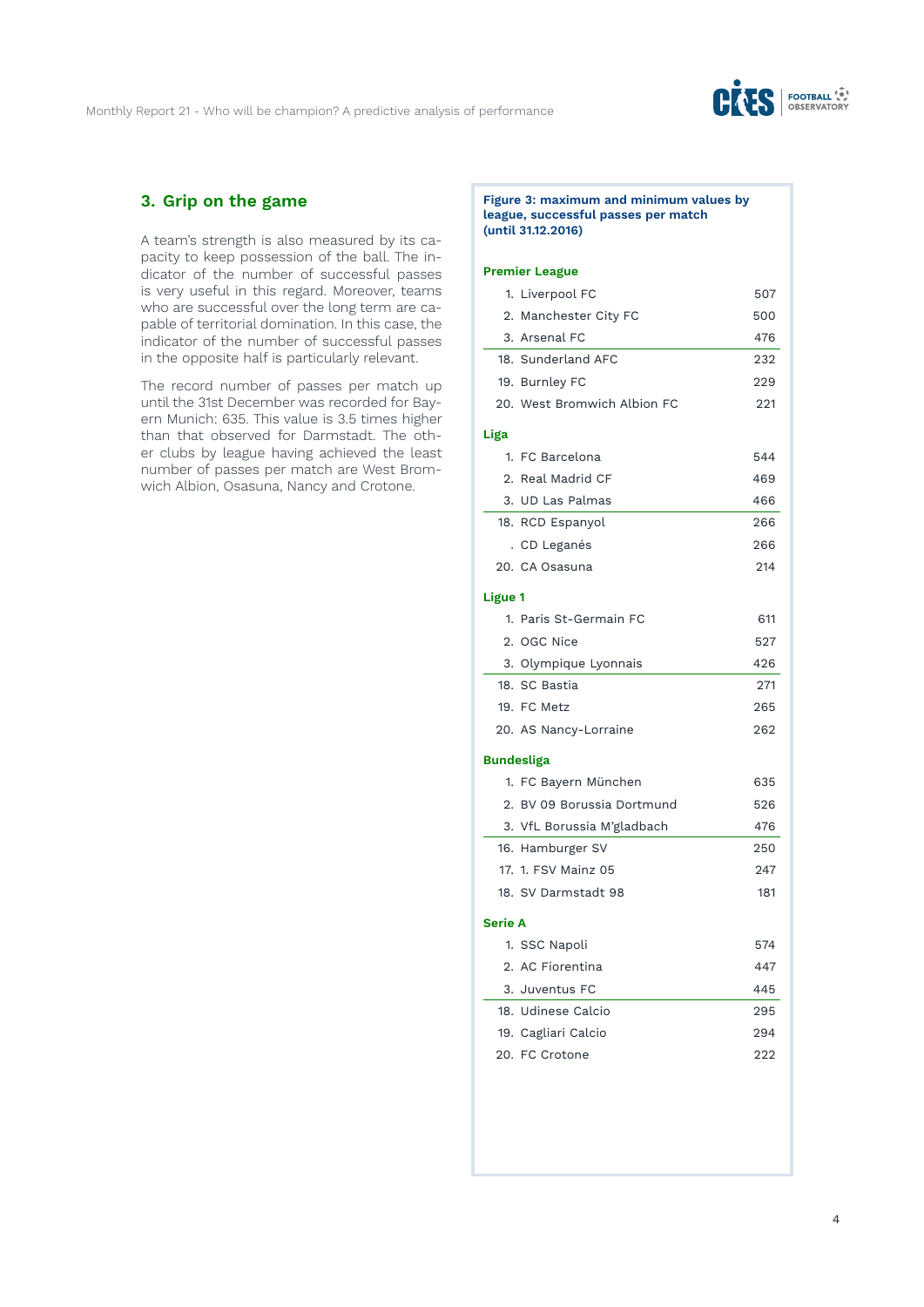

Bayern Munich is also the club that made the most successful passes in the opponents' half of the pitch. This result reflects the ability of the Bavarian team to territorially dominate their adversaries. Barcelona, Naples and Arsenal also made more than 300 successful passes per match in the opposite half of the pitch.

### **Figure 4: maximum and minimum values by league, successful passes in the opposite half (until 31.12.2016)**

|                | 1. Arsenal FC               | 303 |
|----------------|-----------------------------|-----|
|                | 2. Liverpool FC             | 296 |
| 3.             | Manchester City FC          | 293 |
|                | 18. Sunderland AFC          | 129 |
|                | 19. West Bromwich Albion FC | 123 |
|                | 20. Burnley FC              | 120 |
| Liga           |                             |     |
|                | 1. FC Barcelona             | 324 |
|                | 2. Real Madrid CF           | 250 |
|                | 3. Club Atlético de Madrid  | 232 |
|                | 18. CD Alavés               | 124 |
|                | 19. CA Osasuna              | 118 |
|                | 20. RCD Espanyol            | 114 |
| <b>Ligue 1</b> |                             |     |
|                | 1. Paris St-Germain FC      | 272 |
|                | 2. Stade Rennais FC         | 211 |
|                | 3. Olympique Lyonnais       | 208 |
|                | 18. FC Metz                 | 135 |
|                | 19. SC Bastia               | 133 |
|                | 20. AS Nancy-Lorraine       | 129 |
|                | <b>Bundesliga</b>           |     |
|                | 1. FC Bayern München        | 351 |
| 2.             | BV 09 Borussia Dortmund     | 245 |
|                | 3. Bayer 04 Leverkusen      | 230 |
|                | 16. Hamburger SV            | 132 |
|                | 17. 1. FSV Mainz 05         | 118 |
|                | 18. SV Darmstadt 98         | 91  |
| <b>Serie A</b> |                             |     |
|                | 1. SSC Napoli               | 319 |
|                | 2. Internazionale Milano FC | 233 |
|                | 3. AS Roma                  | 227 |
|                | 18. Udinese Calcio          | 151 |
|                | 19. Cagliari Calcio         | 138 |
|                | 20. FC Crotone              | 117 |
|                |                             |     |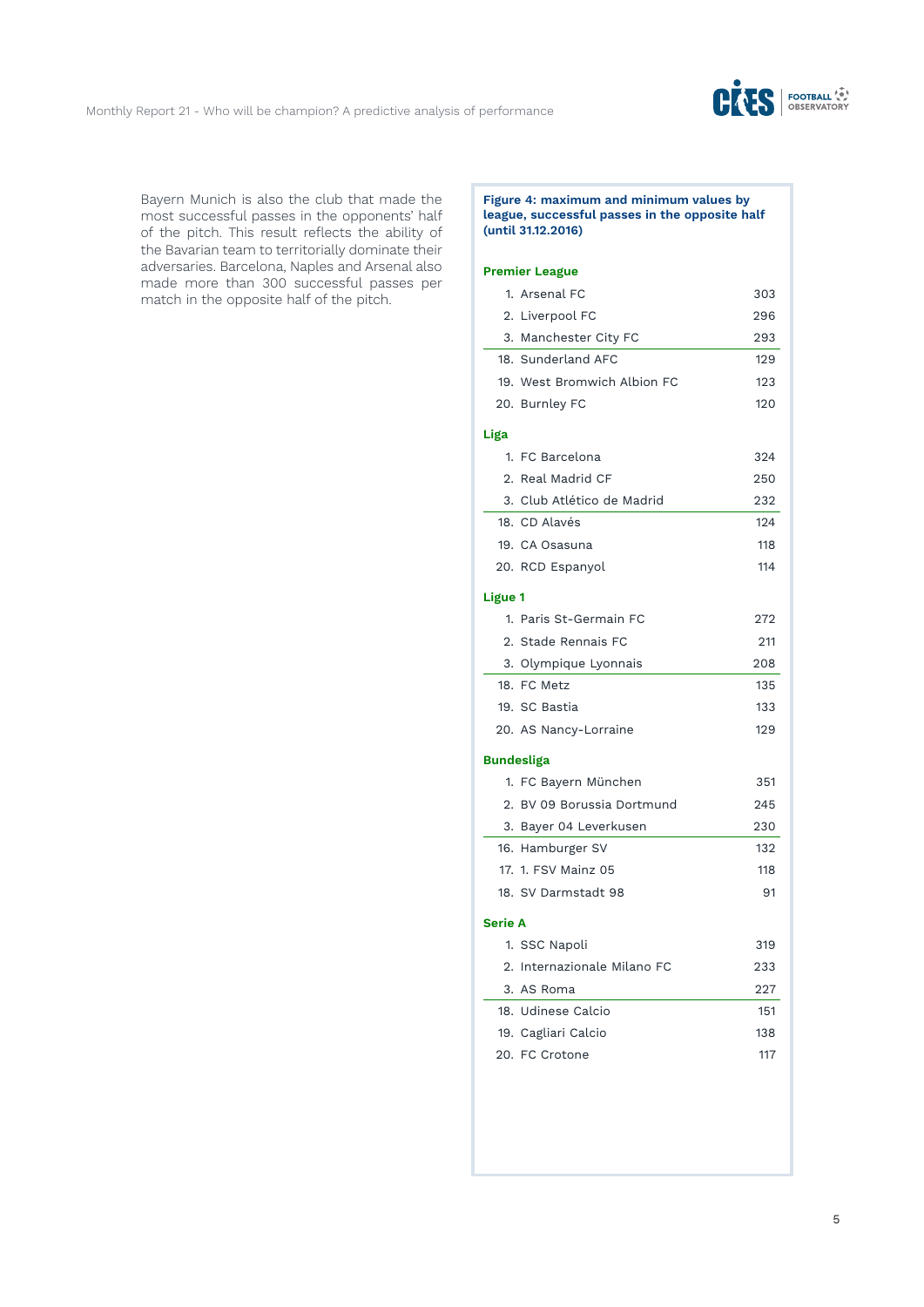

# **4. Offensive performance**

Goals are of fundamental importance in football. Similar to goals conceded, the indicator of the number of goals scored is a reasonably accurate reflection of the clubs' level. The ability of teams to shoot after penetrating their opponents' box is also a very useful indicator to estimate the offensive abilities beyond the role played by chance.

Monaco is top of the rankings for the number of goals scored per match. Only two other teams in the big-5 scored more than 2.5 goals per game: Real Madrid and Barcelona. At the other end of the spectrum, the offensive sterility of Empoli is noteworthy. Similarly, Nantes, Darmstadt and Pescara scored less than 0.7 goals per match.

### **Figure 5: maximum and minimum values by league, goals scored\* per match (until 31.12.2016)**

#### **Premier League**

|                | 1. Liverpool FC            | 2.37 |
|----------------|----------------------------|------|
|                | 2. Chelsea FC              | 2.16 |
|                | 3. Arsenal FC              | 2.11 |
|                | 18. Middlesbrough FC       | 0.84 |
|                | . Hull City AFC            | 0.84 |
|                | . Sunderland AFC           | 0.84 |
| Liga           |                            |      |
|                | 1. Real Madrid CF          | 2.67 |
|                | 2. FC Barcelona            | 2.56 |
|                | 3. Sevilla FC              | 1.94 |
|                | 18. Granada CF             | 0.88 |
|                | 19. CD Leganés             | 0.81 |
|                | . CA Osasuna               | 0.81 |
| <b>Ligue 1</b> |                            |      |
|                | 1. AS Monaco               | 2.84 |
|                | 2. Paris St-Germain FC     | 1.84 |
|                | 3. Olympique Lyonnais      | 1.83 |
|                | 18. AS Nancy-Lorraine      | 0.79 |
|                | 19. Angers SCO             | 0.74 |
|                | 20. FC Nantes              | 0.67 |
|                | Bundesliga                 |      |
|                | 1. FC Bayern München       | 2.31 |
|                | 2. BV 09 Borussia Dortmund | 2.19 |
|                | 3. RB Leipzig              | 1.81 |
|                | . Hamburger SV             | 0.88 |
|                | 17. FC Augsburg            | 0.81 |
|                | 18. SV Darmstadt 98        | 0.69 |
| <b>Serie A</b> |                            |      |
|                | 1. SSC Napoli              | 2.22 |
|                | 2. AS Roma                 | 2.11 |
|                | 3. Juventus FC             | 2.00 |
|                | 18. FC Crotone             | 0.82 |
|                | 19. Pescara Calcio         | 0.67 |
|                | 20. Empoli FC              | 0.56 |
|                |                            |      |

\* Not including own-goals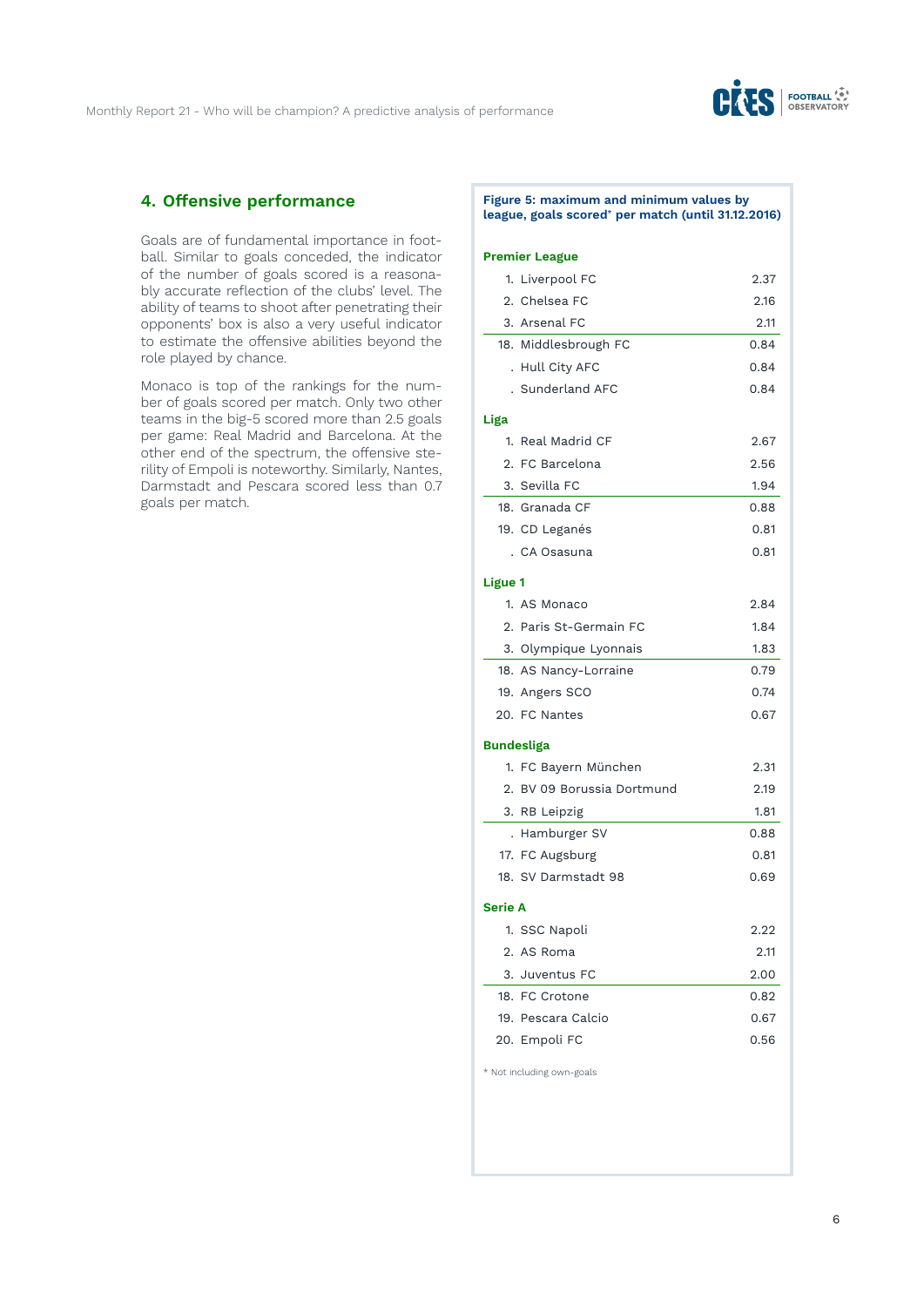

No big-5 league team attempted as many shots from within their opponents' box as Real Madrid. The other top performing teams in this area by league are Liverpool, Paris St-Germain, Bayern and Rome. Palermo's supporters have, on the other hand, every right to be worried. The same holds true for clubs at the bottom of the tables in their respective leagues.

### **Figure 6: maximum and minimum values by league, short-range shots taken per match (until 31.12.2016)**

|                | 1. Liverpool FC             | 10.8 |
|----------------|-----------------------------|------|
|                | 2. Manchester United FC     | 10.2 |
|                | 3. Manchester City FC       | 10.1 |
|                | 18. Hull City AFC           | 5.6  |
|                | 19. Burnley FC              | 5.3  |
|                | 20. Middlesbrough FC        | 5.2  |
| Liga           |                             |      |
|                | 1. Real Madrid CF           | 12.5 |
|                | 2. FC Barcelona             | 11.4 |
|                | 3. Sevilla FC               | 8.8  |
|                | 18. Real Sporting de Gijón  | 5.0  |
|                | . Granada CF                | 5.0  |
|                | . RCD Espanyol              | 5.0  |
| <b>Ligue 1</b> |                             |      |
|                | 1. Paris St-Germain FC      | 9.4  |
|                | 2. Olympique Lyonnais       | 9.3  |
|                | 3. AS Monaco                | 8.4  |
|                | 18. SC Bastia               | 5.5  |
|                | . FC Metz                   | 5.5  |
|                | 20. AS Nancy-Lorraine       | 5.1  |
|                | <b>Bundesliga</b>           |      |
|                | 1. FC Bayern München        | 11.6 |
|                | 2. RB Leipzig               | 9.9  |
|                | 3. BV 09 Borussia Dortmund  | 9.6  |
|                | 16. Hertha BSC Berlin       | 6.1  |
|                | 17. SV Darmstadt 98         | 5.6  |
|                | . FC Augsburg               | 5.6  |
| Serie A        |                             |      |
|                | 1. AS Roma                  | 11.3 |
|                | 2. Internazionale Milano FC | 10.7 |
|                | 3. Juventus FC              | 9.9  |
|                | 18. Empoli FC               | 5.5  |
|                | 19. Bologna FC              | 5.1  |
|                | 20. Palermo US              | 5.0  |
|                |                             |      |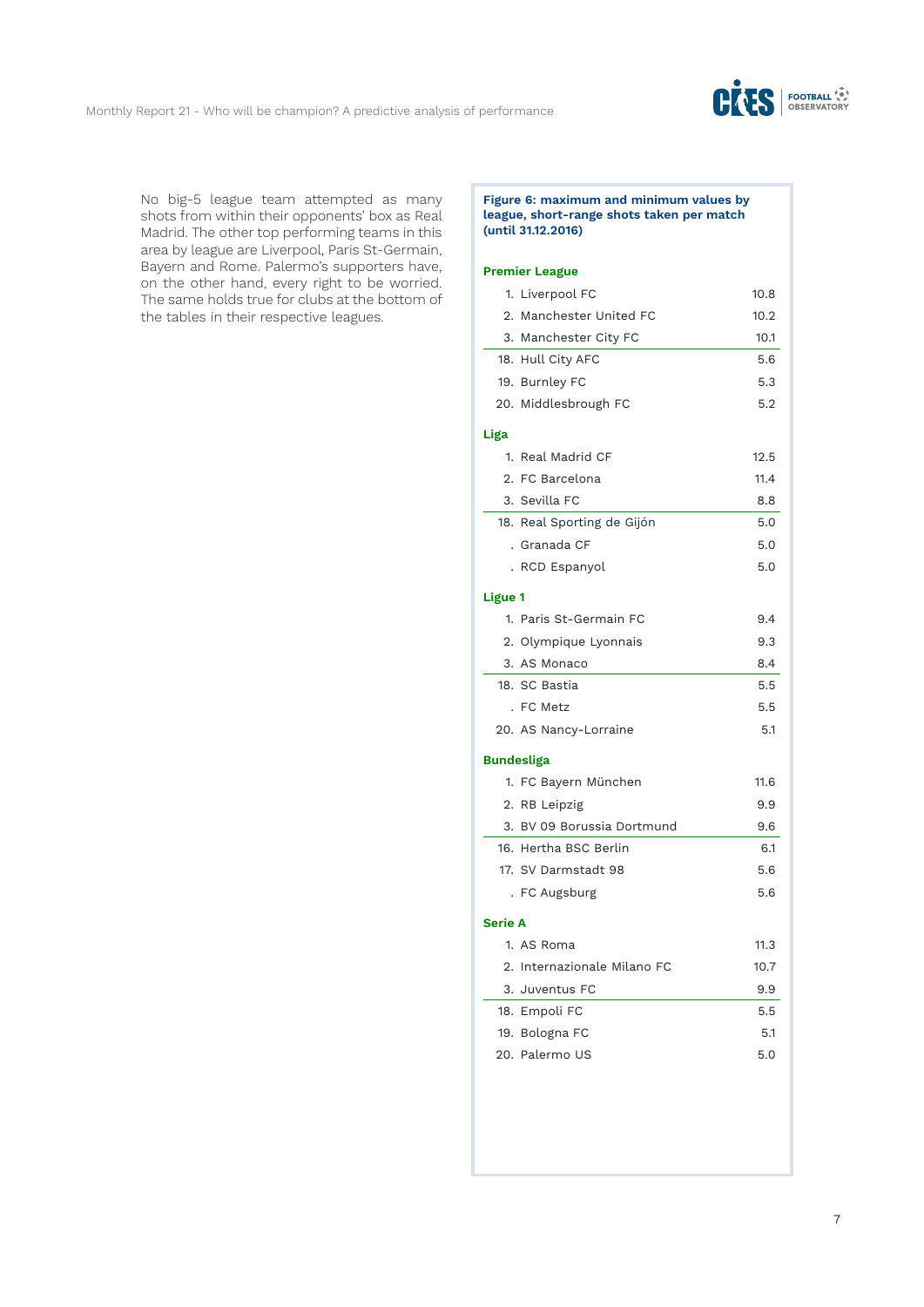

# **5. Conclusion**

In order to predict the outcome of the championships, we took into account results observed between 2011/12 and 2015/16 (five seasons). The above-mentioned indicators were integrated within a multivariate statistical model estimating points achieved in the second half of the season. The predicted final rankings result from the addition between points achieved up until December 31st and points estimated using the model for the remaining half of the season.

Although scientifically sound, it goes without saying that this predictive exercise can only, at best, get as close as possible to what will actually transpire. We must indeed always allow for the role of chance in football. Anyway, according to our statistical model, the final rankings of the big-5 leagues will be the following.

### **Figure 7: Premier League final rankings according to the CIES Football Observatory predictive model**

| Final ranking      | Points | 31/12          | Evol |
|--------------------|--------|----------------|------|
| 1. Chelsea         | 88     | 1              | $=$  |
| 2. Liverpool       | 86     | $\overline{2}$ | $=$  |
| 3. Man. City       | 78     | 5              | $+2$ |
| 4. Arsenal         | 78     | 3              | $-1$ |
| 5. Tottenham       | 73     | 4              | $-1$ |
| 6. Man. United     | 73     | 6              | $=$  |
| 7. Everton         | 55     | 7              | $=$  |
| 8. Southampton     | 53     | 9              | $+1$ |
| 9. Bournemouth     | 49     | 10             | $+1$ |
| <b>10. WBA</b>     | 49     | 8              | $-2$ |
| 11. West Ham       | 46     | 12             | $+1$ |
| 12. Watford        | 45     | 13             | $+1$ |
| 13. Crystal Palace | 43     | 17             | $+4$ |
| 14. Leicester      | 43     | 15             | $+1$ |
| 15. Stoke City     | 42     | 14             | $-1$ |
| 16. Burnley        | 41     | 11             | -5   |
| 17. Middlesbrough  | 38     | 16             | $-1$ |
| 18. Swansea        | 33     | 20             | $+2$ |
| 19. Sunderland     | 31     | 18             | $-1$ |
| <b>20. Hull</b>    | 29     | 19             | $-1$ |

### **Figure 8: Liga final rankings according to the CIES Football Observatory predictive model**

| Final ranking      | Points | 31/12 | Evol |
|--------------------|--------|-------|------|
| 1. Real Madrid     | 90     | 1     | $=$  |
| 2. FC Barcelona    | 86     | 2     | $=$  |
| 3. Sevilla FC      | 71     | 3     | $=$  |
| 4. Atlético Madrid | 68     | 6     | $+2$ |
| 5. Real Sociedad   | 66     | 5     | $=$  |
| 6. Villarreal CF   | 61     | 4     | $-2$ |
| 7. Athletic Club   | 57     | 7     | $=$  |
| 8. SD Eibar        | 53     | 8     | $=$  |
| 9. Málaga CF       | 53     | 13    | $+4$ |
| 10. Las Palmas     | 52     | 10    | $=$  |
| 11. Celta Vigo     | 49     | 11    | $=$  |
| 12. RCD Espanyol   | 48     | 9     | $-3$ |
| 13. CD Alavés      | 45     | 12    | $-1$ |
| 14. RC Deportivo   | 45     | 16    | $+2$ |
| 15. Valencia CF    | 44     | 17    | $+2$ |
| 16. Real Betis     | 43     | 14    | $-2$ |
| 17. CD Leganés     | 40     | 15    | $-2$ |
| 18. Sporting Gijón | 34     | 18    | $=$  |
| 19. Granada CF     | 28     | 19    | $=$  |
| 20. CA Osasuna     | 27     | 20    | $=$  |